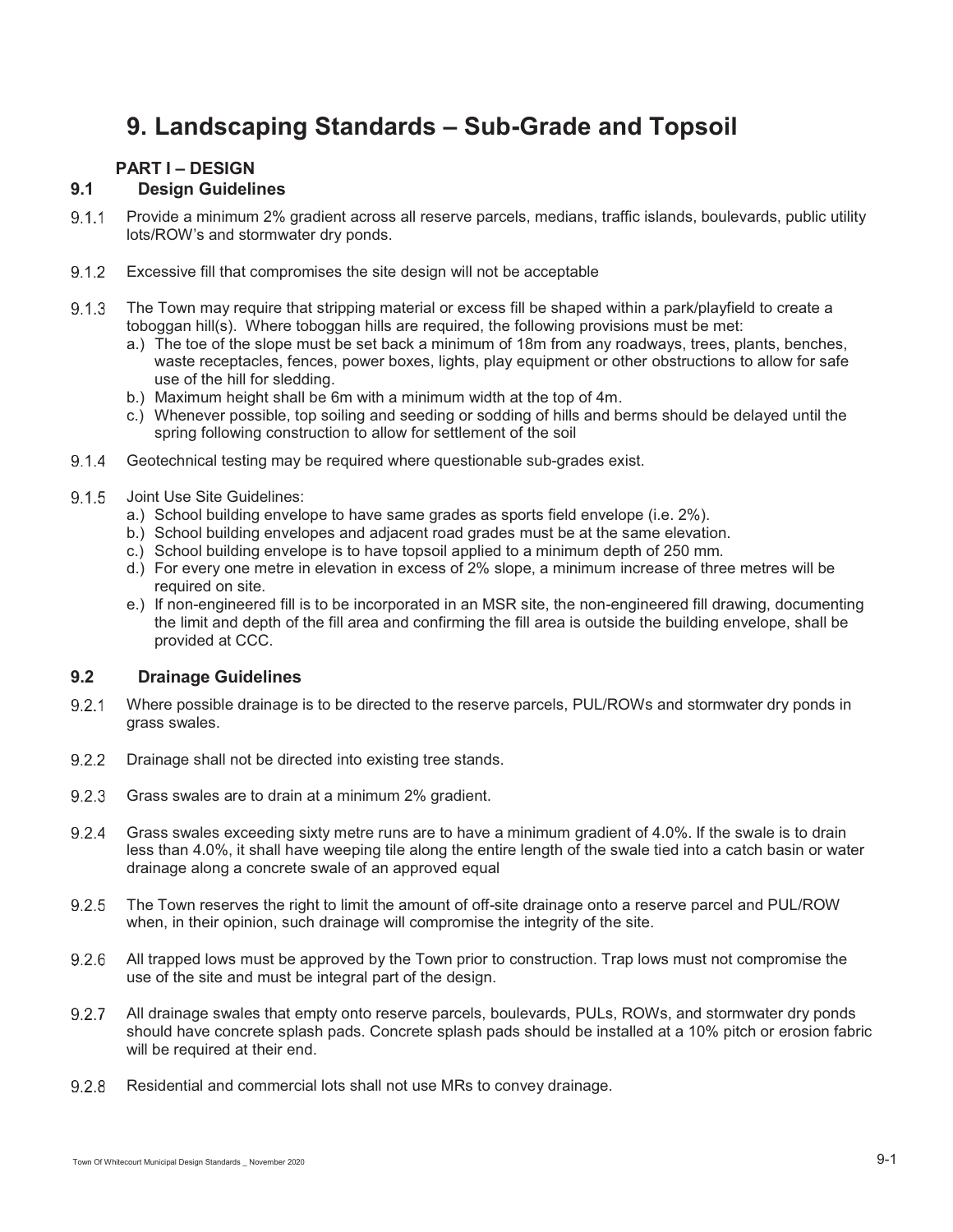# **PART II – GENERAL**

### **9.3 Examination**

- 9.3.1 Report to the Town, in writing, any conditions or defects encountered in the site before or during any construction upon which the work of this section depends and which may adversely affect its performance.
- 9.3.2 Do not commence work until those conditions or defects have been investigated and corrected.
- Commencement of work shall imply acceptance of existing surfaces and conditions and no claims for damages or extras resulting from such conditions or defects will be accepted later, except in cases where such conditions could not have been known prior to commencement of work.
- 9.3.4 Protect all existing trees and planting areas.

## **9.4 Samples**

- 9.4.1 Samples of topsoil may be requested for approval by the Town.
	- a.) Sample and soil analysis report to be provided prior to construction.
	- b.) Submit required sample of topsoil to the testing laboratory and indicate intended use, type of mulches applied, type of sub-soil and quality of drainage.
	- c.) Obtain approval of the topsoil in writing from the Town. Topsoil testing shall be done on the source of topsoil. Four samples shall be taken (i.e. one within every 25% vertical increment of the stockpile) at a depth of one foot. The location of the samples within each vertical increment shall be determined by the Town.
	- d.) Submit for the Town's approval the name of the testing company who will conduct the soil analysis. The proposed testing laboratory is subject to approval by the Town.
	- e.) Submit two (2) copies of the soil analysis report, including the location of the topsoil stockpile or source and recommendation for correction to the Town. Test the topsoil for NPK, a particle size analysis (soil texture), soluble salt content, organic matter, pH, and micro/macro nutrient status. Recommendations should clearly state the type, quantity and application procedure for amendment.
	- f.) Should the source of topsoil be exhausted, test topsoil from new source, submit soil analysis report and recommendations for correction and obtain the approval of the Town.
- 9.4.2 Retain approved samples on site until work has been inspected and approved.
- 9.4.3 All work shall conform to approved samples.

## **9.5 Product Delivery, Storage and Handling**

- 9.5.1 Stockpile topsoil in locations designated by the Town.
- Stockpiling on future MR lands is not permitted, unless written permission is granted by Town Services.
- 9.5.3 Do not spread topsoil in a muddy condition.

#### **9.6 Inspections**

- 9.6.1 The Contractor shall have an approved set of drawings and specifications available prior to calling the Town for inspection.
- 9.6.2 The Town shall approve both rough grade prior to placing of topsoil and finished grade at appropriate times before contractor proceeds with next phase of work. For all joint use sites and community parks, as well as dry ponds containing sports field in MR and MSR sites, the Contractor shall:
	- a.) At Sub-Grade Inspection:
		- i. Supply grade stakes at all corners of sports fields as well as along their centre line.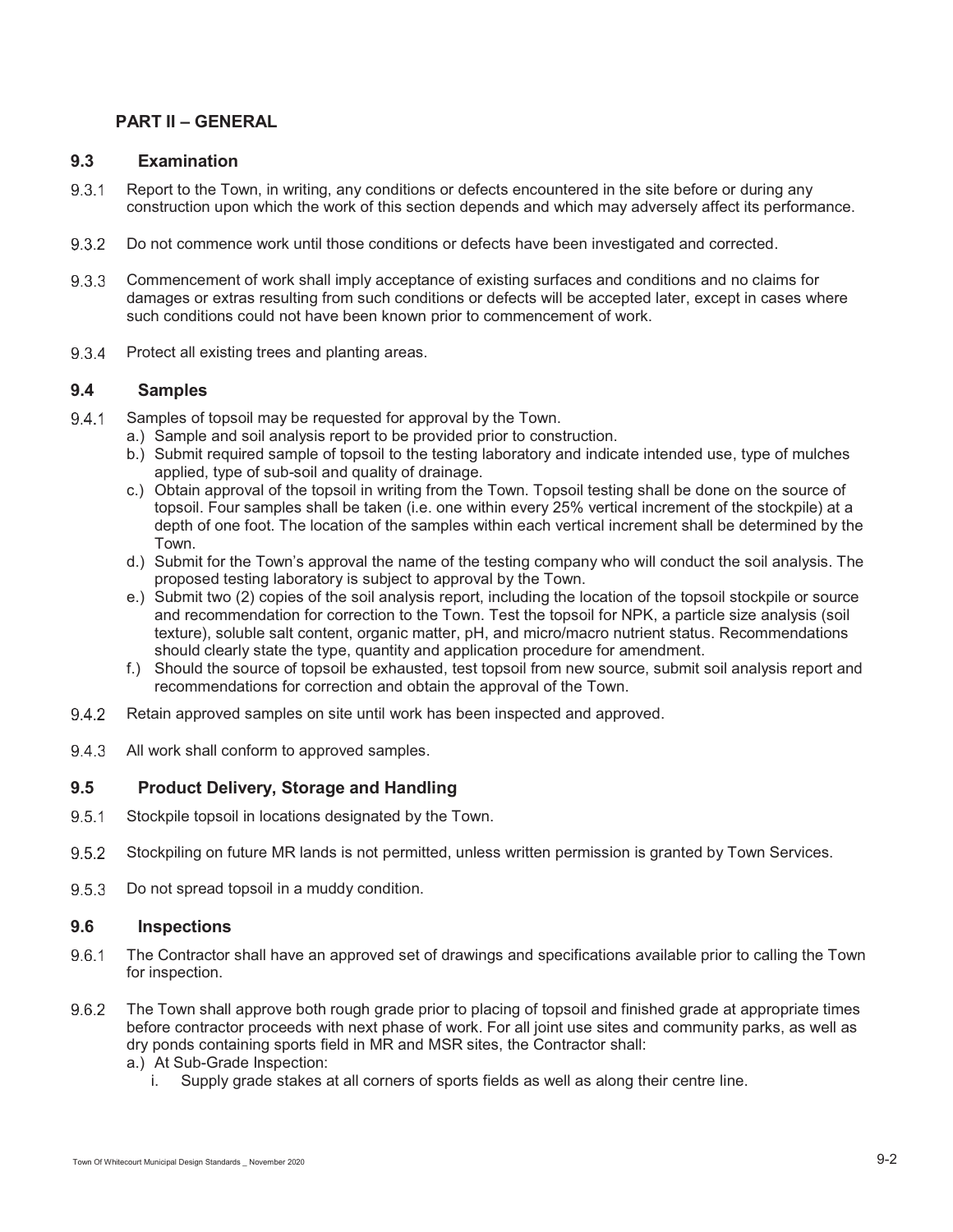- ii. Supply grade stakes at the toe and heel of all slopes and swales. Spacing of the stakes is to be determined by the Town prior to their installation.
- iii. Be available for a joint site inspection with the Town and have on site a survey crew fully equipped to provide any additional elevations as may be requested.
- b.) At Finished Grade Inspection:
	- i. Supply grade stakes at the corners, centre and quarter points of sports filed, break of slopes and along drainage channels.

## **PART III – PRODUCTS**

## **9.7 Fill**

- 9.7.1 Fill materials shall exclude all matter likely to breakdown and cause subsidence.
- 9.7.2 Fill materials shall be free of stones, clods, sticks, sod, roots, organic matter, frozen lumps, concrete, any toxic materials (e.g.: salt, oil, etc.), debris and other foreign material.
- 9.7.3 Fill shall not contain quack grass rhizomes.

## **9.8 Sand**

9.8.1 Sand for horticultural use when tested by laboratory sieves shall be uniformly graded and meet the following grading requirements:

| <b>Passing</b>   | <b>Cumulative % by Weight</b> |
|------------------|-------------------------------|
| $2.5 \text{ mm}$ | 100                           |
| $1.25$ mm        | 90-100                        |
| $0.8$ mm         | 80-90                         |
| 315 micro-m      | $30 - 60$                     |
| 160 micro-m      | $2 - 10$                      |
| 63 micro-m       | 1 maximum                     |
|                  |                               |

9.8.2 Sand shall be natural and coarse (except for the removal of very fine particles and gravel). Sand shall be free from vegetation, clay balls and other foreign material. Care shall be taken in the selection of material from the pit to produce a uniform product.

## **9.9 Crushed Gravel**

9.9.1 Crushed gravel shall be maximum size 25 mm complying with the following gradation.

| <b>Sieve Size</b> | е         |
|-------------------|-----------|
| $25 \, \text{mm}$ | 100       |
| $19 \text{ mm}$   | 95-100    |
| $9.50$ mm         | 60-80     |
| 4.75 mm           | 40-60     |
| $2.00$ mm         | $25 - 45$ |
| 425 micro-m       | $10 - 25$ |
| 75 micro-m        | $2 - 10$  |
|                   |           |

9.9.2 Volume of rock in topsoil not to exceed 20%.

### **9.10 Topsoil**

9.10.1 The following topsoil requirements are for boulevard and parks projects. For projects with specialized plant communities including, for example, species demanding unusually acid or alkaline soils (calcifuges or calcicoles), an appropriate soil specification shall be submitted to the Town for review and acceptance.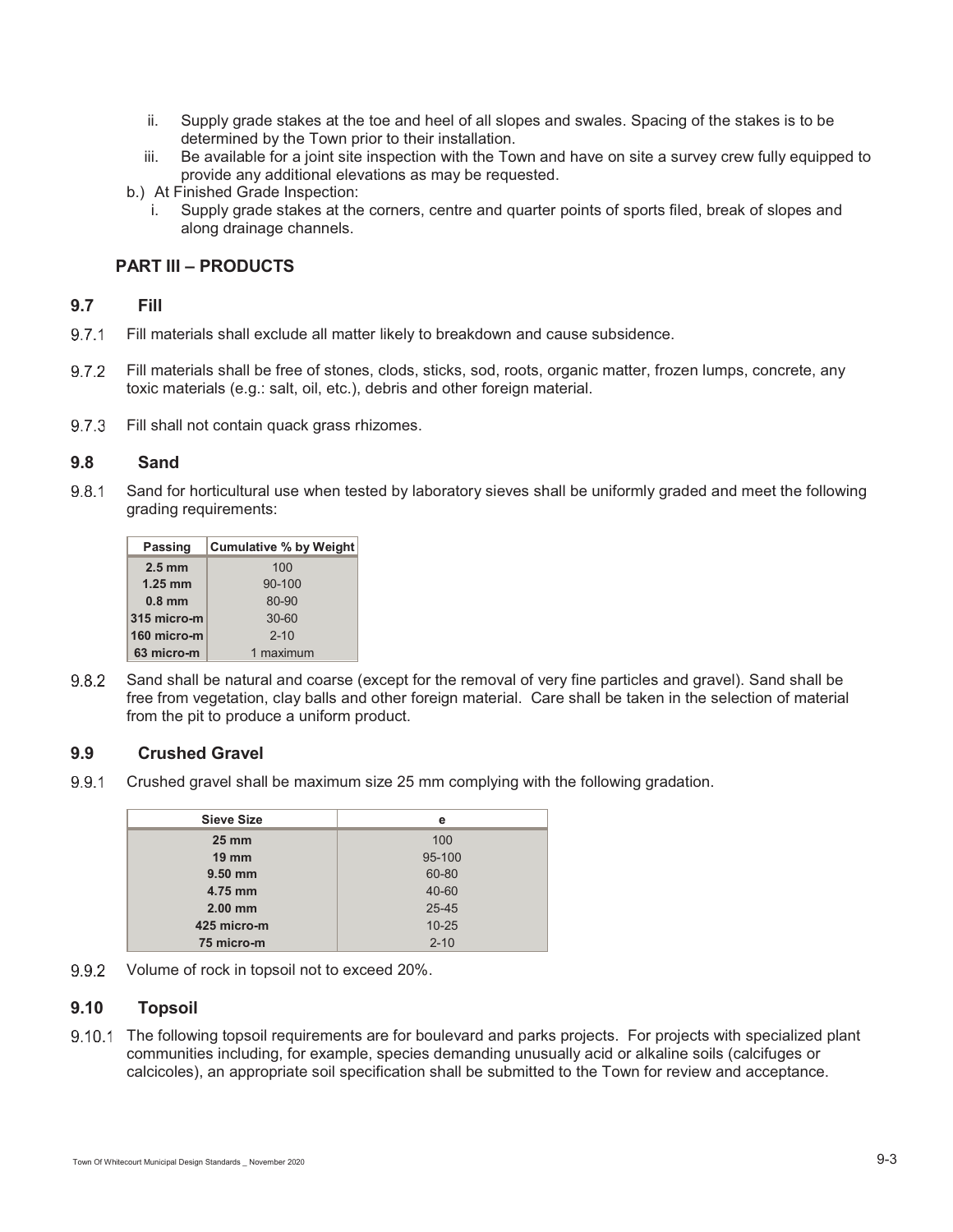- Topsoil shall be loose, loamy, friable soil, free from subsoil, refuse, roots, stones > 25mm, slag, clay, stones, lumps, quack grass and other perennial weeds and roots, rhizomes, noxious odors, chemical contaminants, live plant roots, or other foreign materials.
- If the seed bank of an imported topsoil yields quack grass, noxious weeds, or restricted weeds as designated by the Weed Designation Regulation of the Weed Control Act of the Province of Alberta, or sufficient weeds of any type to choke the desired vegetation, up to three repetitions of cultivation, germination and appropriated translocated herbicide application will be required.
- 9.10.4 Topsoil pH to be between 6.0 and 7.5. Use lime or sulphur, as indicated by analysis of topsoil, to bring pH to the required range.
- 9.10.5 Stone content shall not exceed 10% by dry weight. The maximum stone size, in any direction, shall not exceed 25 mm.
- Topsoil shall be free from weeds and weed seeds, and shall be in a reasonably moist condition.
- 9.10.7 Topsoil shall be capable of sustaining vigorous plant growth.
- 9.10.8 Soil mix for tree, shrub, and flower beds shall consist of black topsoil, a fertile friable natural loam containing not less than 4 – 6 % of organic matter for clay loams and not less than 2% for sandy loams.

## **PART IV - EXECUTION**

#### **9.11 Site Preparation**

- 9.11.1 Locate and protect all existing trees and shrubs
	- a.) All existing trees and shrubs and the areas under their canopies to protect the root zone shall be fenced with timber posts of a height of 1,800 mm above ground level. Rails and either boards or snow fence at the discretion of the Town to protect against any damage, including leakage of toxic fluids or compaction of the soil through pedestrian, or vehicular traffic, or use as a storage or lay-down area.
	- b.) The Developer and/or Owner of the project will be responsible for any such damage including by third parties if enabled by lack of protection by Contractor.
- 9.11.2 Complete trench backfilling before beginning grading.
- 9.11.3 Maintain slopes and adequate drainage during grading.
- 9.11.4 Do not allow mixing of topsoil and subsoil material.
- Locate, mark, and protect all utilities and appurtenances (i.e. manholes, catch basins, valves, and hydrants).

# **9.12 Clearing**

- 9.12.1 Clearing shall only be permitted during periods which do not disturb nesting birds and other wildlife. Perform and document nesting check.
- 9.12.2 Cut, dig, remove, and dispose of all timber, brush, windfall, stumps, and rubbish except such trees and shrubs that are designated for preservation. Designated areas to be preserved shall be protected as per the ISA "Tree preservation During Construction" regulations. (www.treesaregood.com)
- 9.12.3 Preserve such designated trees and shrubs from scarring, barking, or other injury during construction operations. Maintenance charges for scarring, barking, or other injury to trees or shrubs will be assessed in accordance with the ISA "Tree Preservation during Construction" regulations.
- 9.12.4 Trim branches from timber and salvage usable timber. Salvaged timber shall be coordinated with the Town.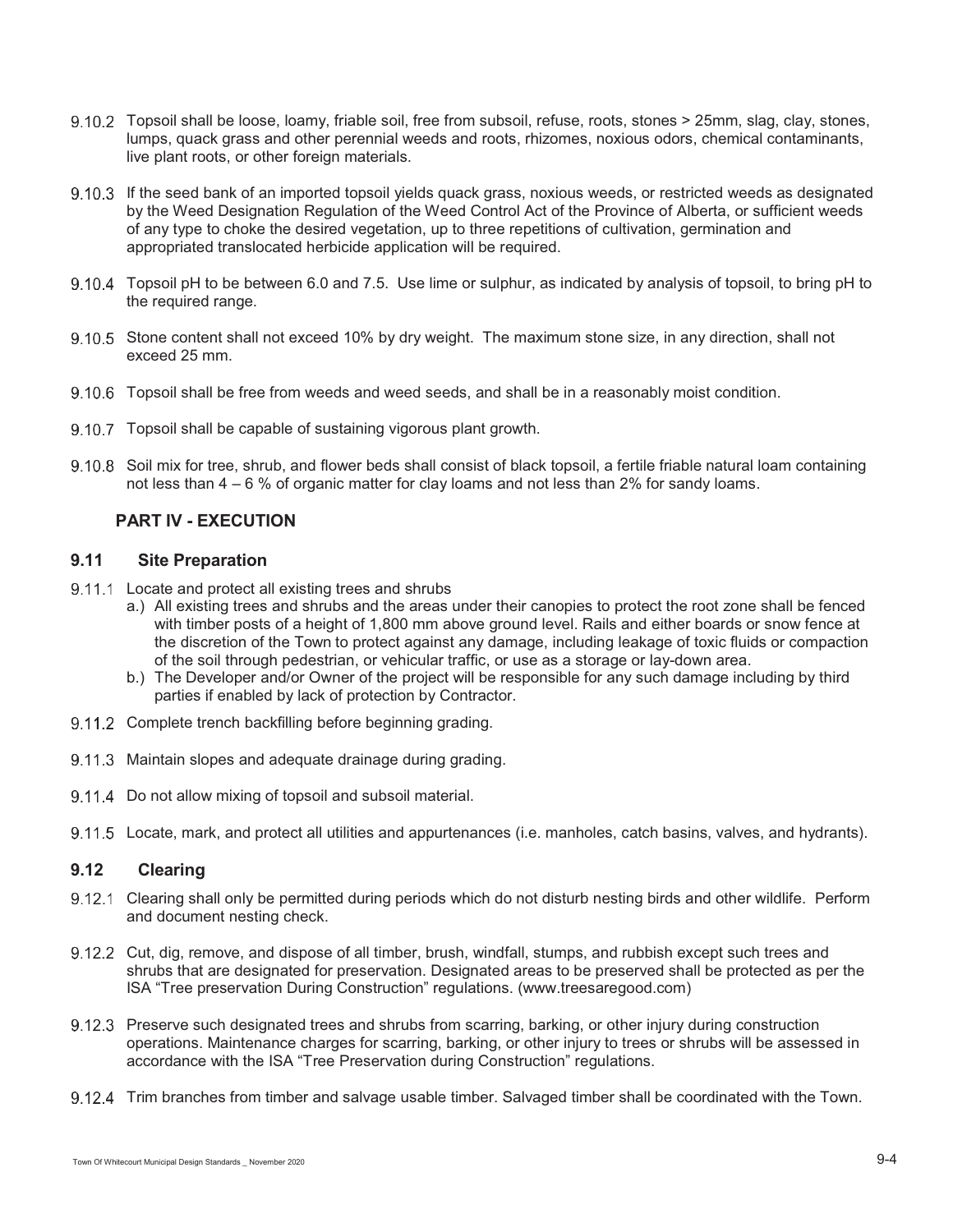- 9.12.5 Where grubbing is not to be done, all trees, roots, and existing stumps shall be cut off flush with the original ground surface.
- 9.12.6 Cut, remove, and dispose of dangerous trees overhanging and off the right-of-way as per Contracted Arborist.
- 9.12.7 Pull down, remove, and relocate or dispose of any structures, fences, and /or any physical obstructions.
- 9.12.8 Dispose of branches and debris in accordance with Section 9.13.
- 9.12.9 Leave ground surface in a condition suitable for stripping of topsoil.

#### **9.13 Disposal**

- 9.13.1 Remove and dispose of surplus materials as directed by the Town.
- 9.13.2 The Contractor shall dispose of all waste materials at sites located by the Contractor and approved by the Town.
- Waste materials at site shall be disposed of offsite at authorized public disposal sites at all times.

### **9.14 Salvage**

- 9.14.1 Remove merchantable timber as in accordance with Provincial guidelines and regulations.
- 9.14.2 Merchantable timbers, in general, includes trees with a bottom diameter of 150 mm or greater and a top diameter of 100mm or greater.
- 9.14.3 All timber of materials salvaged shall be coordinated with the Town.
- Trim branches from salvaged timber, cut into 3 m lengths and pile neatly in stockpiles.
- 9.14.5 Dispose of branches and debris in accordance with Section 9.13.
- 9.14.6 Salvageable items, as designated by the Town, are to be deposited in the Town's storage yard.

## **9.15 Grubbing**

- Excavate, remove and dispose of all roots, stumps, submerged logs, corduroy and similar objectionable matter to a depth as determined by the geotechnical report.
- 9.15.2 Fill holes and level areas disturbed by grubbing. Leave ground surface in a condition suitable for stripping of topsoil.

## **9.16 Topsoil Stripping and Stockpiling**

- 9.16.1 Strip the site to the limits shown on the Drawings, or strip those areas specified or ordered in writing.
- 9.16.2 Strip all areas to be excavated for structures, pipes, or roadways to the limits shown on the Drawings or directed by the Town. Retain all subsoil in areas shown on the Drawings to be dedicated as municipal reserve and other lands to be retained as green space.
- 9.16.3 Strip the full depth of topsoil or organic material only for structures, pipes, or roadways. Sustain as much native topsoil for intended green infrastructure.
- Topsoil shall only be stripped in dry weather and ground conditions to prevent damage to its crumb structure.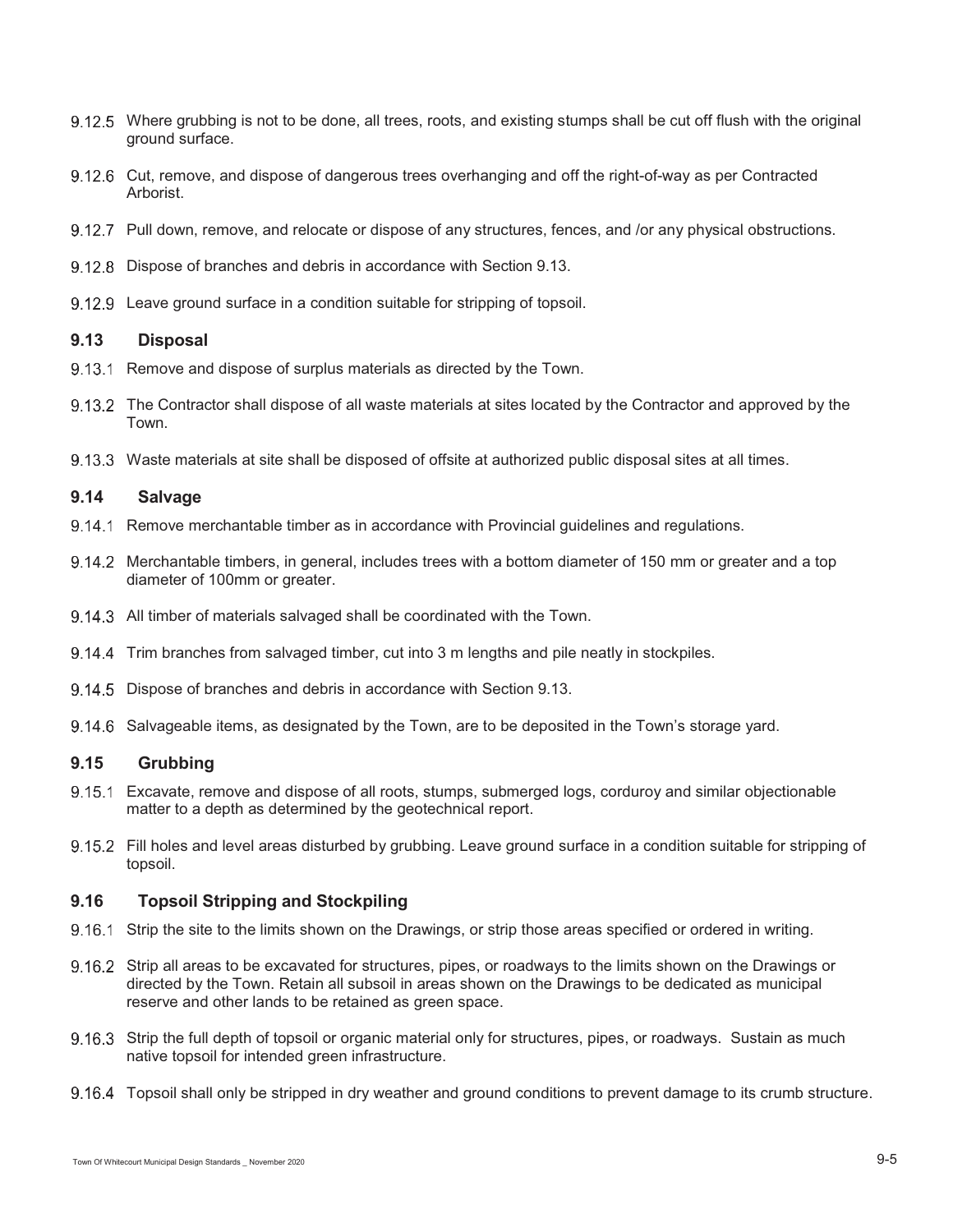- 9.16.5 Frozen topsoil may be stripped by ripping provided a minimum of 2 passes are made, the first of which shall not exceed 50% of the topsoil depth.
- 9.16.6 Stockpile and windrow topsoil temporarily and dispose of stripped material that is unsuitable for replacement. Stockpile in a manner that will not endanger persons, existing vegetation, living nature, or adjacent property.
- 9.16.7 Ensure stockpiles of topsoil, common excavation, and borrow materials are sufficiently separated. Maintain a minimum of 1.0 m separation between topsoil and common excavation material when stockpiling.
- If the topsoil and subsoil are mixed and the topsoil is adversely affected, the Contractor shall, at the Contractor's own expense, engage a soils specialist to determine the necessary remedial work, and shall perform the required work.
- 9.16.9 Disposal of unsuitable material shall be in accordance with Section 9.13.
- 9.16.10 Developer shall locate and protect all utilities; survey control monuments, plant material root systems that are designated to remain, including natural features, pavement, concrete and structures.
- Plant material on Town or private land shall not be removed without the written approval of the Town.
- 9.16.12 All areas disturbed during the development process must be rehabilitated to its original state or better, as approved by the Town.
- 9.16.13 Plant material to be preserved on the site shall be of high quality worthy of preservation. All plant material to be approved by the Town representative.
- 9.16.14 All trees presently growing on the site, which are to remain, shall be protected to avoid any damage to them during construction operations. Refer to Appendix D. Trees approved for removal shall be cut and stumps removed to a minimum depth of 600 mm below proposed finished grades and disposed of offsite.
- 9.16.15 Burying of such material on the site shall be permitted only if approved by the Town. The Developer shall identify these burial locations on the plan of record.
- 9.16.16 "Close cut" clearing (hand clearing) shall be utilized adjacent to areas to be preserved to ensure no damage to existing plant material and root systems.
- 9.16.17 Existing grades around plant material are to be retained. If grades are raised or lowered around preserved plant material, the developer will be responsible for constructing proper soil retention to ensure the health of the plant material.
- 9.16.18 The Developer will replace all plant material that has died or suffered as a result of construction or grade changes in preserved areas.

#### **9.17 Excavation, Fill and Grade**

- 9.17.1 Excavate to the required sub-grade elevation.
- 9.17.2 Remove and dispose rocks and any other unsuitable materials.
- 9.17.3 Grades shall be within 25 mm of design grades.
- 9.17.4 Place and spread fill material in successive horizontal lifts.
- 9.17.5 Compact each lift to a minimum 98% Standard Proctor Density, unless otherwise specified or directed by the Town.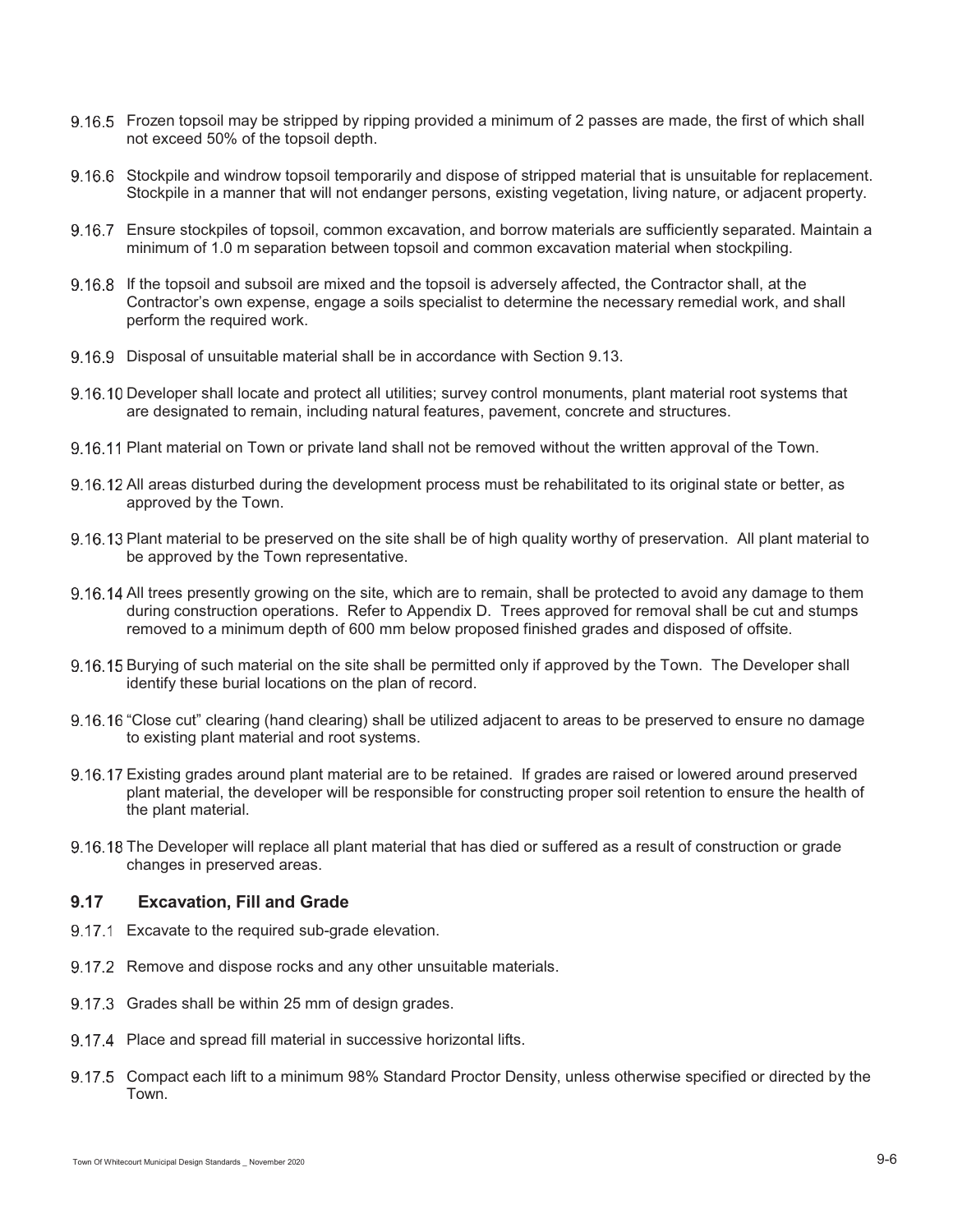- 9.17.6 Each lift shall not exceed 150 mm in compacted thickness.
- 9.17.7 Trim side slopes from top down, and finish true to the required alignment, grade, and shape.
- 9.17.8 Trim high areas, scarify low areas, compact, and re-grade as required to achieve specified grades and compaction.

## **9.18 Sub-grade Preparation**

- 9.18.1 Work the soil with cultivating and mixing equipment until the soil is pulverized into pieces no larger than 25 mm across, exclusive of stones.
- 9.18.2 Grade sub-grade to even running contours as shown on the approved drawings and given levels with a tolerance of  $\pm$  75 mm, scarify to 300 mm and roll to create a firm smooth surface.
- 9.18.3 Remove all debris from the Sub-grade and ensure it is not contaminated and free of all deleterious materials.
- 9.18.4 The final sub-grade surface shall be sloped so that there is no runoff onto adjacent property or ponding.
- 9.18.5 Fine grade to ensure positive drainage away from buildings and sidewalks.
- 9.18.6 Compact finished sub-grade and all fill material for areas under turf or planting.
- 9.18.7 Leave the surface of the compacted sub-grade slightly higher than the required elevation; then trim to the required elevation.
- Leave the finished surface even and free of depressions, humps, loose debris, and foreign material.
- 9.18.9 Do not permit vehicular traffic over the prepared sub-grade.
- 9.18.10 Sub-grade may be inspected by the Town prior to topsoil placement.

### **9.19 Topsoil Placement**

- 9.19.1 Do not place topsoil when sub-grade or topsoil is frozen, excessively wet or dry, or in a condition that inhibits proper grading, cultivation, or compaction.
- 9.19.2 Spread topsoil uniformly over prepared sub-grade to achieve a minimum compacted depth of 200 mm for sodded and seeded areas, unless otherwise specified or directed by the Town.
- 9.19.3 Cultivate topsoil to a minimum depth of 200 mm, breaking down lumps. Remove stones larger than 25 mm, weeds, roots, and other foreign material from the site.
- 9.19.4 Manually spread topsoil around trees and plants to prevent damage by grading and leveling equipment.
- Float the area until the surface is smooth. Cut smooth and flush all areas adjacent to catch basins.
- 9.19.6 Fine grade to eliminate rough or low areas and to ensure positive drainage.
- Boulevards The finished topsoil level shall conform to the adjacent curb and sidewalk elevations and must provide for adequate drainage of sidewalk areas after turf establishment.
- 9.19.8 Buffer Strips The finished topsoil level shall slope uniformly from the property line towards the back of the sidewalk at not less than 2%.
- 9.19.9 Utility Lots and Walkways –The grade must be sloped away from the sidewalk at a minimum grade of 2%.